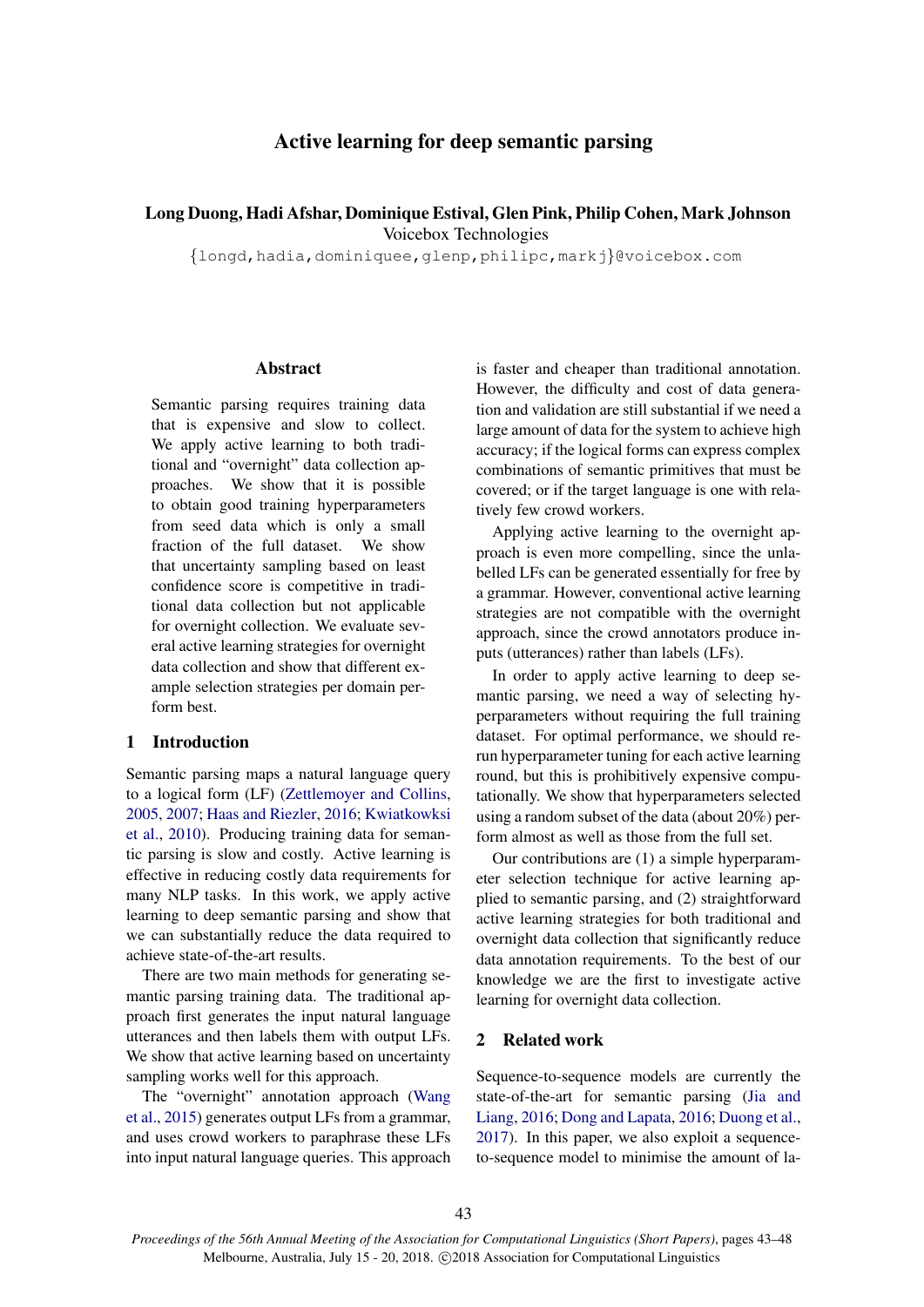belled training data required to achieve state-ofthe-art semantic parsing results.

Active learning has been applied to a variety of machine learning and NLP tasks (Thompson et al., 1999; Tang et al., 2002; Chenguang Wang, 2017) employing various algorithms such as least confidence score (Culotta and McCallum, 2005), large margin (Settles and Craven, 2008), entropy based sampling, density weighting method (Settles, 2012), and reinforcement learning (Fang et al., 2017). Nevertheless, there has been limited work applying active learning for deep semantic parsing with the exception of Iyer et al. (2017). Different from conventional active learning, they used crowd workers to select what data to annotate for traditional semantic parsing data collection.

In this paper, we apply active learning for both traditional and overnight data collection with the focus on overnight approach. In addition, a limitation of prior active learning work is that the hyperparameters are usually predefined in some way, mostly from different work on the same or similar dataset, or from the authors experience (Wang et al., 2017; Fang et al., 2017). In this paper, we investigate how to efficiently set the hyperparameters for the active learning process.

## 3 Base S2S Model

We base our approach on the attentional sequenceto-sequence model (S2S) of Bahdanau et al. (2014). This attentional model uses a bidirectional recurrent neural network (RNN) to encode a source as a sequence of vectors, which are used by another RNN to generates output. Given the source utterance  $x = [x_1, x_2, ... x_n]$  and target LF  $y = [y_1, y_2, \ldots, y_m]$ , we train the model to minimize the loss under model parameters  $\theta$ .

$$
\text{loss} = -\sum_{i=1}^{m} \log \mathsf{P}(y_i | y_1, \ldots y_{i-1}, x; \theta) \tag{1}
$$

Additionally, we apply the UNK replacement technique in Duong et al. (2017), keeping the original sentence in the data. $<sup>1</sup>$ </sup>

### 4 Active learning models

There is a diversity of strategies for active learning. A simple and effective active learning strategy is based on least confidence score (Culotta and McCallum, 2005). This strategy selects utterance  $x'$  to label from the unlabelled data  $U_x$  as follows:

$$
x' = \underset{x \in U_x}{\text{argmin}} \big[ \underset{y^*}{\text{max}} \ \mathsf{P}(y^* | x; \theta) \big]
$$

where  $y^*$  is the most likely output. We found that this least confidence score works well across datasets, even better than more complicated strategies in traditional data collection (described below).

## 4.1 Traditional data collection

In the traditional (forward) approach, we start with the list of unlabelled utterances and an initial seed of utterances paired with LFs. We gradually select utterances to annotate with the aim of maximizing the test score as early as possible. We use forward S2S sentence loss as defined in Equation (1) as the least confidence score measurement (i.e. select the instance with higher loss).

The drawback of a least confidence score strategy (and strategies based on other measurements such as large margin), is that they only leverage a single measurement to select utterances (Settles and Craven, 2008). To combine multiple measurements, we build a classifier to predict if the model will wrongly generate the LF given the utterance, and select those utterances for annotation. The classifier is trained on the data generated by running 5-fold cross validation on annotated data.<sup>2</sup> We exploit various features, including sentence log loss, the margin between the best and second best solutions, source sentence frequency, source encoder last hidden state and target decoder last hidden state (see supplementary material §A.1 for more detail) and various classifier architectures including logistic regression, feedforward networks and multilayer convolutional neural networks. On the development corpus, we observed that the least confidence score works as well as the classifier strategy.

#### 4.2 Overnight data collection

In the overnight (backward) approach, we start with the set of all unlabelled LFs  $(U_y)$ , and an initial randomly-selected seed of LFs paired with utterances (i.e. labelled LFs  $L_y$ ). The aim is to select

<sup>&</sup>lt;sup>1</sup>We call S2S model applied to traditional data collection and overnight data collection as forward S2S and backward S2S respectively. The forward S2S model estimates  $P(y|x)$ , the backward S2S model estimates  $P(x|y)$ .

<sup>&</sup>lt;sup>2</sup>This classifier is complementary to the approach proposed in Iyer et al. (2017) where we use this classifier instead of user feedback.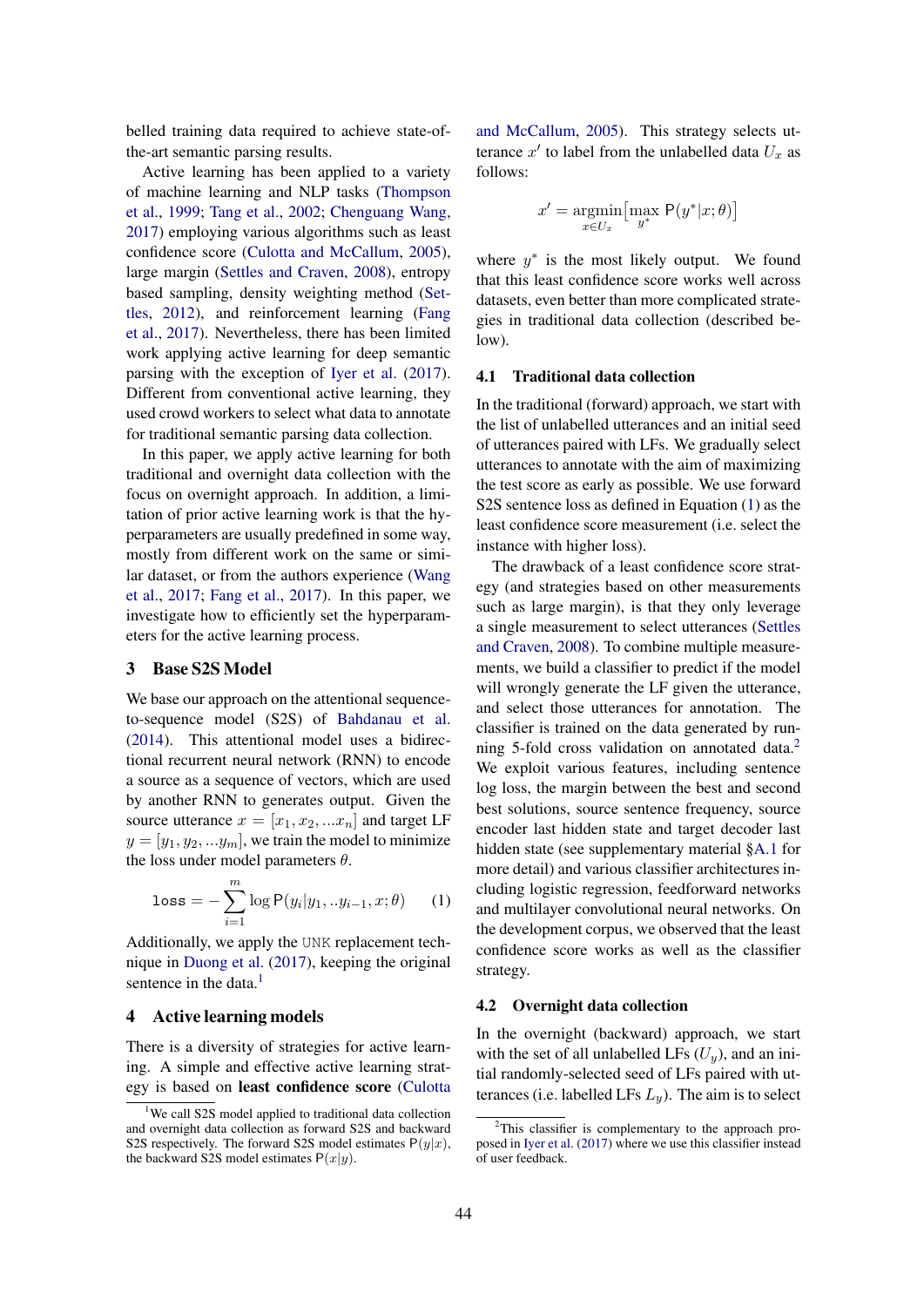LFs for which we should obtain utterances, maximizing the test score as early as possible. In the overnight approach, we can't use the least confidence score (i.e. the forward S2S sentence loss) directly since we can't estimate  $P(y|x)$  because we don't know the utterance *x*. We have to somehow approximate this probability with regard to the performance on test.

A simple strategy is just to apply the backward S2S model and estimate  $P(x|y)$ , e.g. we select LF  $y'$  to label from the unlabelled data  $U_y$  as follows:

$$
y' = \underset{y \in U_y}{\text{argmin}} \left[ \underset{x^*}{\text{max}} \ \mathsf{P}(x^*|y; \theta) \right]
$$

Essentially, we train the S2S model to predict the utterance given the LF. The motivation is that if we can reconstruct the utterance from the LF then we could possibly generate LFs from utterances. However, this strategy ignores one important aspect of semantic parsing, which is that LFs are an abstraction of utterances. One utterance is mapped to only one LF, but one LF corresponds to many utterances.

Since the forward S2S loss performs so well, another strategy is to approximate the selections made by this score. We train a linear binary clas $s$ ifier<sup>3</sup> to predict selections, using features which can be computed from LFs only. We extract two set of features from the LF model and the backward S2S model. The LF model is an RNN language model but trained on LFs (Zaremba et al.,  $2014$ .<sup>4</sup> We extract the LF sentence log probability i.e.  $log P(y)$ , feature from this model. The backward S2S model, as mentioned above, is the model trained to predict an utterance given a LF. We extracted the same set of features as mentioned in §4.1 including LF sentence log loss, margin between best and second best solutions, and LF frequencies.

On the development corpus, we first run one active learning round using forward S2S model sentence loss (i.e. modelling  $P(y|x)$ ) on the initial annotated data  $L_y$ . The set of selected LFs based on forward S2S loss will be the positive examples, and all other LFs that are not selected will be the negative examples for training the binary classifier. Our experiments show that the classifier which uses the combination of two features (source LF frequencies and the margin of best and second best solution) are the best predictor of what is selected by forward S2S model log loss (i.e. modelling  $P(y|x)$ ). It is interesting to see that absolute score of backward S2S model loss is not a good indicator as it is not selected. This may be due to the fact that utterance-LF mapping is oneto-many and the model probability is distributed to all valid output utterances. Hence, low probability is not necessary an indicator of bad prediction. We use the linear combination of the two features mentioned above with the weights from the binary classifier as a means of selecting the LF for overnight active learning on different corpora without retraining the classifier.

### 5 Experiment

#### 5.1 Datasets

We experiment with the NLMaps corpus (Haas and Riezler, 2016) which was collected using the traditional approach. We tokenize following Kočiský et al.  $(2016)$ . We also experiment with the Social Network corpus from the Overnight dataset (Wang et al., 2015) (which was collected using the overnight approach). Social Network was chosen as being the largest dataset available. Since neither corpora have a separate development set, we use 10% of the training set as development data for early stopping. We select ATIS (Zettlemoyer and Collins, 2007) as our development corpus for all feature selection and experiments with classifiers in §4.1 and §4.2.

For evaluation, we use full LF exact match accuracy for all experiments (Kočiský et al., 2016). Note that this is a much stricter evaluation compared with running through database evaluator as in Wang et al. (2015).

#### 5.2 Hyperparameter tuning

Hyperparameter tuning is important for good performance. We tune the base S2S model (§3) on the development data by generating 100 configurations using Adam optimizer (Kingma and Ba, 2014) and a permutation of different source and target RNN sizes, RNN cell types, initializer, dropout rates and mini-batch sizes.

As mentioned, hyperparameter tuning is often overlooked in active learning. The common approach is just to use the configuration from a similar problem, from prior work on the same dataset,

<sup>&</sup>lt;sup>3</sup>Instead of binary classifier, it would also be possible to train a logistic model. However, we leave this for future work.

<sup>&</sup>lt;sup>4</sup>We use the configuration from Zaremba et al. (2014).

<sup>5</sup> The exact match accuracy for Social Network is extracted from logs from (Jia and Liang, 2016).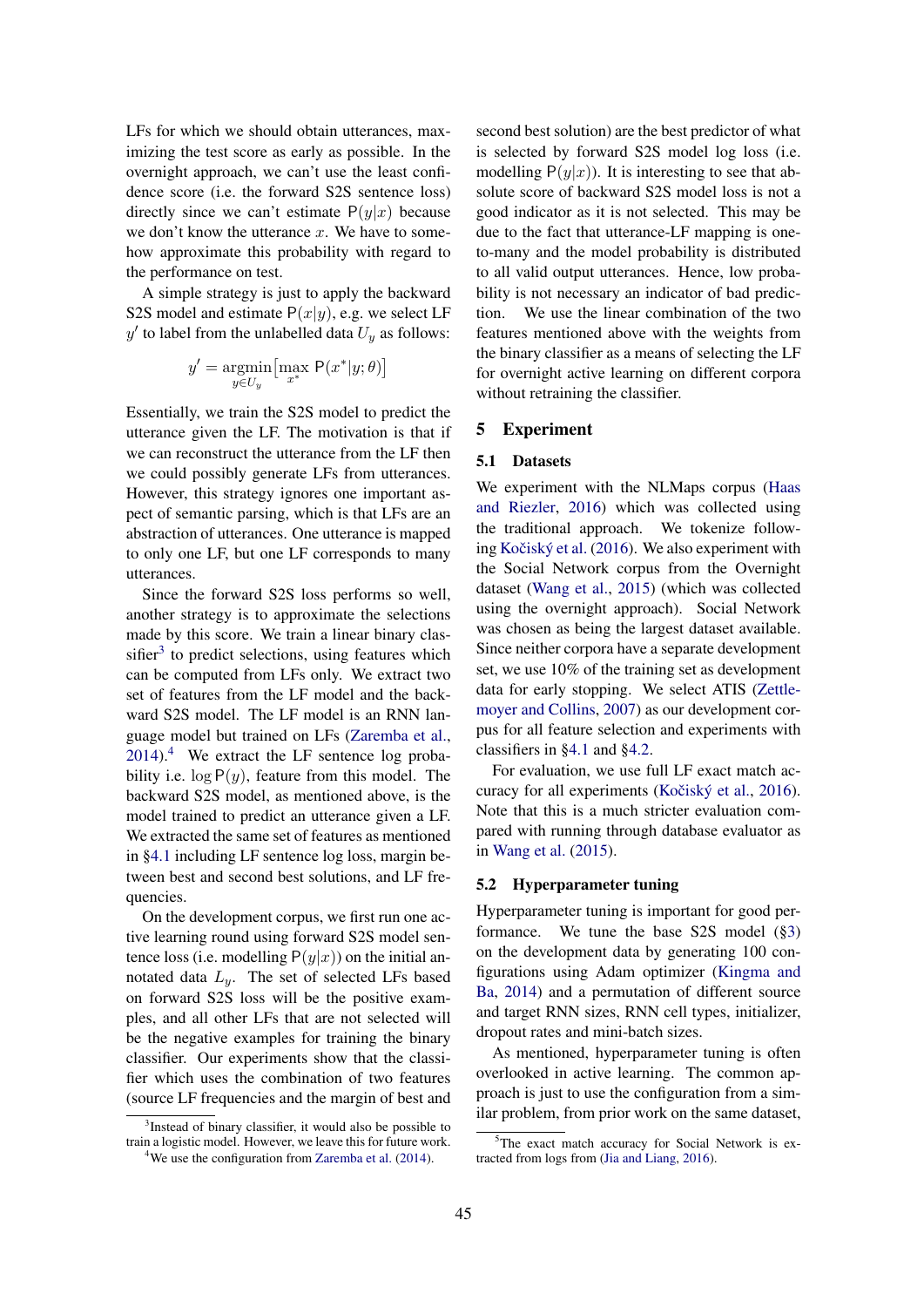

Figure 1: Active learning for various selection criteria. *Random* baseline randomly select the training data at each round. *Fw S2S* is used for traditional data collection using forward S2S loss score. *Bw S2S* is used for overnight data collection using backward S2S loss score. *Bw classifier* is used also for the overnight approach but linearly combines several scores together as mentioned in §4.2. The scores in parentheses measure the area under the curve. The dashed lines are the SOTA from Table 1.

|              | <b>NLMap</b> | Social | ATIS |
|--------------|--------------|--------|------|
| From ATIS    | 76.0         | 65.8   | 86.0 |
| Small subset | 84.2         | 68.9   | 85.7 |
| Full data    | 842          | 69.1   | 86.0 |
| <b>SOTA</b>  | 84 1         | 68.8   | 86 1 |

Table 1: The LF exact match accuracy on NLMap, Social Network and ATIS with configurations from ATIS, from hyperparameter tuning on small subset of data ( $10\% + dev$ ) or on the full training data. The supervised SOTA for NLMap and ATIS (Duong et al., 2017) and Social Network (Jia and Liang, 2016) are provided for reference.<sup>5</sup>

or based on the authors own experience. However, in practice we don't have any prior work to copy the configuration from. Table 1 shows the experiments with the NLMap and Social Network corpora with configurations: 1) copied from another dataset (ATIS), 2) tuned on a small subset (10% of train data plus development data) and 3) tuned on the full dataset. We can see that copying from a different dataset results in a suboptimal solution, which is expected since the different datasets are significantly different. It is surprising that tuning on small subset of the data performs as well as tuning on all the data and, more importantly, it achieves similar results as the state of the art (SOTA).

### 5.3 Active Learning Results

Figure 1 shows the active learning curve for NLMap, ATIS and Overnight (Social Network) datasets. 10% of data is randomly selected as initial seed data for active learning and hyperparameter tuning. We run active learning for 10 rounds, selecting 10% of the data at each round. Round 0 reports the result trained on the initial seed data and round 9 is the result on the whole training data. For reference, we also report *Fw S2S* for Social Network, treating that corpus as if they were collected using the traditional approach, and *Bw S2S/classifier* for NLMap and ATIS treating those corpora as if they were collected using the overnight approach.

For traditional data collection (forward direction), S2S loss consistently outperforms the random baselines on both datasets. The differences are as high as 9% for NLMap (at round 4). Applying this strategy for ATIS, we reach SOTA results at round 4, using only 50% of data. We also experimented with the large margin baseline and classifier strategies as mentioned in §4.1. The least confidence strategy using S2S loss outperforms large margin and achieves similar performance with the more complicated classifier strategy, thus we omit those results for brevity.

On the overnight data collection active learning (backward direction), the results are split. The backward S2S loss performs particularly well on the NLMap corpus, approximating the forward S2S performance. However, it performs similar to the random baseline in the other corpora. On the other hand, the classifier strategy performs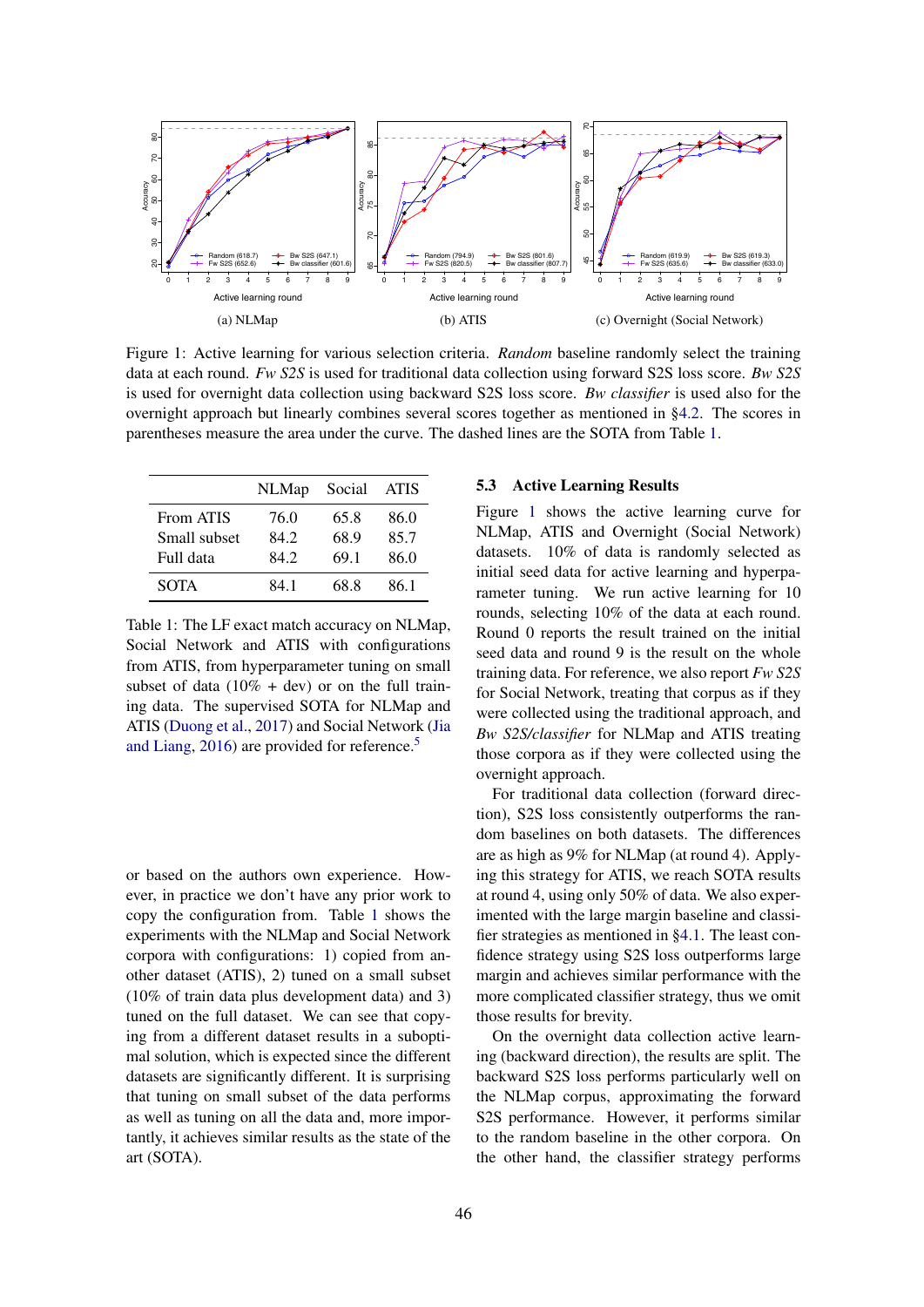well on both ATIS and Social Network but poorly on NLMap. Using this strategy, we approximate the SOTA for both ATIS and Social Network at round 5 and 6 respectively (saving 40% and 30% of data). We suspect that backward S2S loss performs so well on NLMap since there is a one-toone mapping between utterance and LF. The number of unique LFs in the training data for NLMap, ATIS and Overnight are 95.4%, 28.4% and 19.5% respectively. All in all, our proposed strategies for "overnight" active learning are nearly as good as traditional active learning, showing in similar area under the curve value in Figure 1.

#### 6 Conclusion

We have discussed practical active learning for deep semantic parsing. We have empirically shown that it is possible to get good hyperparameters from only a small subset of annotated data. We applied active learning for both traditional and overnight semantic parsing data collection. For traditional data collection, we show that least confidence score based on S2S log loss performs well across datasets. Applying active learning for overnight data collection is challenging, and the best performing strategy depends on the domain. We recommend that applications explore both the backward S2S and classifier strategies.

#### References

- Dzmitry Bahdanau, Kyunghyun Cho, and Yoshua Bengio. 2014. Neural machine translation by jointly learning to align and translate. *CoRR*  $abs/1409.0473$ .
- Laura Chiticariu Yunyao Li Chenguang Wang. 2017. Active learning for black-box semantic role labeling with neural factors. In *Proceedings of the Twenty-Sixth International Joint Conference on Artificial Intelligence, IJCAI-17*. pages 2908–2914. https://doi.org/10.24963/ijcai.2017/405.
- Aron Culotta and Andrew McCallum. 2005. Reducing labeling effort for structured prediction tasks. In *Proceedings of the 20th National Conference on Artificial Intelligence - Volume 2*. pages 746–751.
- Li Dong and Mirella Lapata. 2016. Language to logical form with neural attention. In *Proceedings of the 54th Annual Meeting of the Association for Computational Linguistics (Volume 1: Long Papers)*. Association for Computational Linguistics, pages 33–43.
- Long Duong, Hadi Afshar, Dominique Estival, Glen Pink, Philip Cohen, and Mark Johnson. 2017. Multilingual semantic parsing and code-switching. In

*Proceedings of the 21st Conference on Computational Natural Language Learning (CoNLL 2017)*. Association for Computational Linguistics, pages 379–389. https://doi.org/10.18653/v1/K17-1038.

- Meng Fang, Yuan Li, and Trevor Cohn. 2017. Learning how to active learn: A deep reinforcement learning approach. In *Proceedings of the 2017 Conference on Empirical Methods in Natural Language Processing*. Association for Computational Linguistics, pages 595–605. http://aclweb.org/anthology/D17- 1063.
- Carolin Haas and Stefan Riezler. 2016. A corpus and semantic parser for multilingual natural language querying of openstreetmap. In *Proceedings of the 2016 Conference of the North American Chapter of the Association for Computational Linguistics: Human Language Technologies*. Association for Computational Linguistics, pages 740–750.
- Srinivasan Iyer, Ioannis Konstas, Alvin Cheung, Jayant Krishnamurthy, and Luke Zettlemoyer. 2017. Learning a neural semantic parser from user feedback. *CoRR* abs/1704.08760. http://arxiv.org/abs/1704.08760.
- Robin Jia and Percy Liang. 2016. Data recombination for neural semantic parsing. In *Proceedings of the 54th Annual Meeting of the Association for Computational Linguistics (Volume 1: Long Papers)*. Association for Computational Linguistics, pages 12–22.
- Diederik P. Kingma and Jimmy Ba. 2014. Adam: A method for stochastic optimization. *CoRR* abs/1412.6980. http://arxiv.org/abs/1412.6980.
- Tomáš Kočiský, Gábor Melis, Edward Grefenstette, Chris Dyer, Wang Ling, Phil Blunsom, and Karl Moritz Hermann. 2016. Semantic parsing with semi-supervised sequential autoencoders. In *Proceedings of the 2016 Conference on Empirical Methods in Natural Language Processing*. Association for Computational Linguistics, pages 1078–1087.
- Tom Kwiatkowksi, Luke Zettlemoyer, Sharon Goldwater, and Mark Steedman. 2010. Inducing probabilistic CCG grammars from logical form with higherorder unification. In *Proceedings of the 2010 Conference on Empirical Methods in Natural Language Processing*. Association for Computational Linguistics, pages 1223–1233.
- Burr Settles. 2012. *Active Learning*. Morgan & Claypool Publishers.
- Burr Settles and Mark Craven. 2008. An analysis of active learning strategies for sequence labeling tasks. In *Proceedings of the Conference on Empirical Methods in Natural Language Processing*. Association for Computational Linguistics, Stroudsburg, PA, USA, pages 1070–1079.